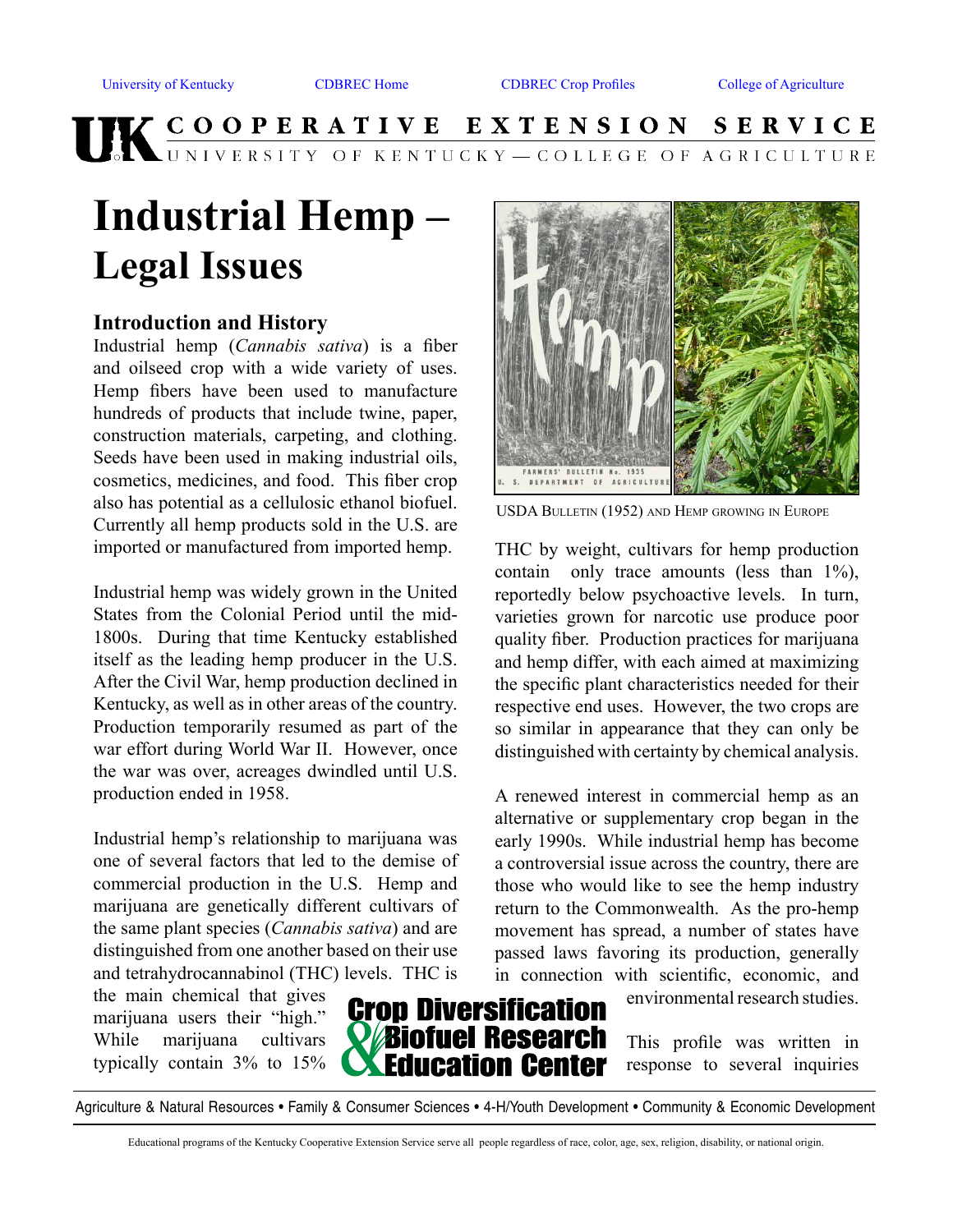regarding hemp production in Kentucky. The following is a summary of the current status of industrial hemp at the national and state levels.

#### **Federal Laws**

The first federal law restricting hemp production was the Marihuana Tax Act of 1937. This measure placed all *Cannabis sativa* under federal regulation, requiring growers, importers, and processors of this crop to be registered and taxed. Industrial hemp production was further restricted when the Controlled Substance Act of 1970 categorized any product containing THC as a Schedule I drug, regardless of narcotic content level or use. As a result, the cultivation of all *C. sativa*, including industrial hemp, is now strictly regulated by the federal government. Hemp production requires a permit from the Drug Enforcement Administration (DEA) in the Department of Justice. Permits are issued at the sole discretion of the DEA and require the applicant's adherence to strict security protocols.

A federal bill, The Industrial Hemp Farming Act of 2005 (HR 3037), was brought before Congress in June 2005. The bill proposed to amend the Controlled Substances Act to exclude industrial hemp varieties of *C. sativa* from the definition of marijuana. In addition, the licensing of hemp production would be placed into the hands of state governments and, thereby removed from federal regulation. The proposed law did not seek to change the illegal status of marijuana. This bill was reintroduced in 2007 (HR 1009), in 2009 (HR 1866), and again in 2011 (HR 1831). The Senate companion bill (S 3501), cited as The Industrial Hemp Farming Act of 2012, was introduced in August 2012. Both HR 1831 and S 3501 have been referred to the Committee on the Judiciary for consideration.

#### **State Laws**

Kentucky state law echoes federal law by defining marijuana as "all parts of the plant Cannabis sp., whether growing or not; the seeds thereof; the resin extracted from any part of the plant; and every compound, manufacture, salt, derivative,

mixture, or preparation of the plant, its seeds or resin or any compound, mixture, or preparation which contains any quantity of these substances" (KRS 218A.010 paragraph 18). Industrial hemp is included in this definition, making it illegal to produce this crop in Kentucky for any purpose (KRS 218A.1423).

However, in 1994, in response to renewed interest in industrial hemp, then Governor Brereton Jones established a special task force to investigate the potential of fiber crops in Kentucky. The Governor's Hemp and Related Fiber Crops Task Force mainly examined hemp, although kenaf and flax were also included in their study. Crop history, agronomic aspects of fiber crops, legal issues, and potential markets were examined. The Task Force saw the legal restrictions on hemp as a significant barrier to the research and development of a Kentucky hemp industry. Subsequently, economic studies were conducted by the Center for Business and Research at the University of Kentucky (1998) and the University of Kentucky Department of Agricultural Economics (1997-2001).

A resolution (HJR 121) requesting the DEA alter its stand on industrial hemp and allow stateregulated industrial hemp production died in the Kentucky Senate in 2000. The same year, a bill relating to industrial hemp research (HB 855) was introduced to the Legislature, but the session ended with no action. However, a similar bill was proposed in January 2001 (HB 100) and was passed into law during June of the same year. This Act (KRS 260.850 to 260.869) created an industrial hemp research program to be administered by the KDA working in cooperation with a selected Kentucky university or universities. The Kentucky Industrial Hemp Commission was established to monitor the program and to make recommendations to the Governor. In addition, HB 100 states that Kentucky will adopt the federal rules and regulations regarding industrial hemp, including any changes that might occur in the future. Therefore, amendments or changes to the